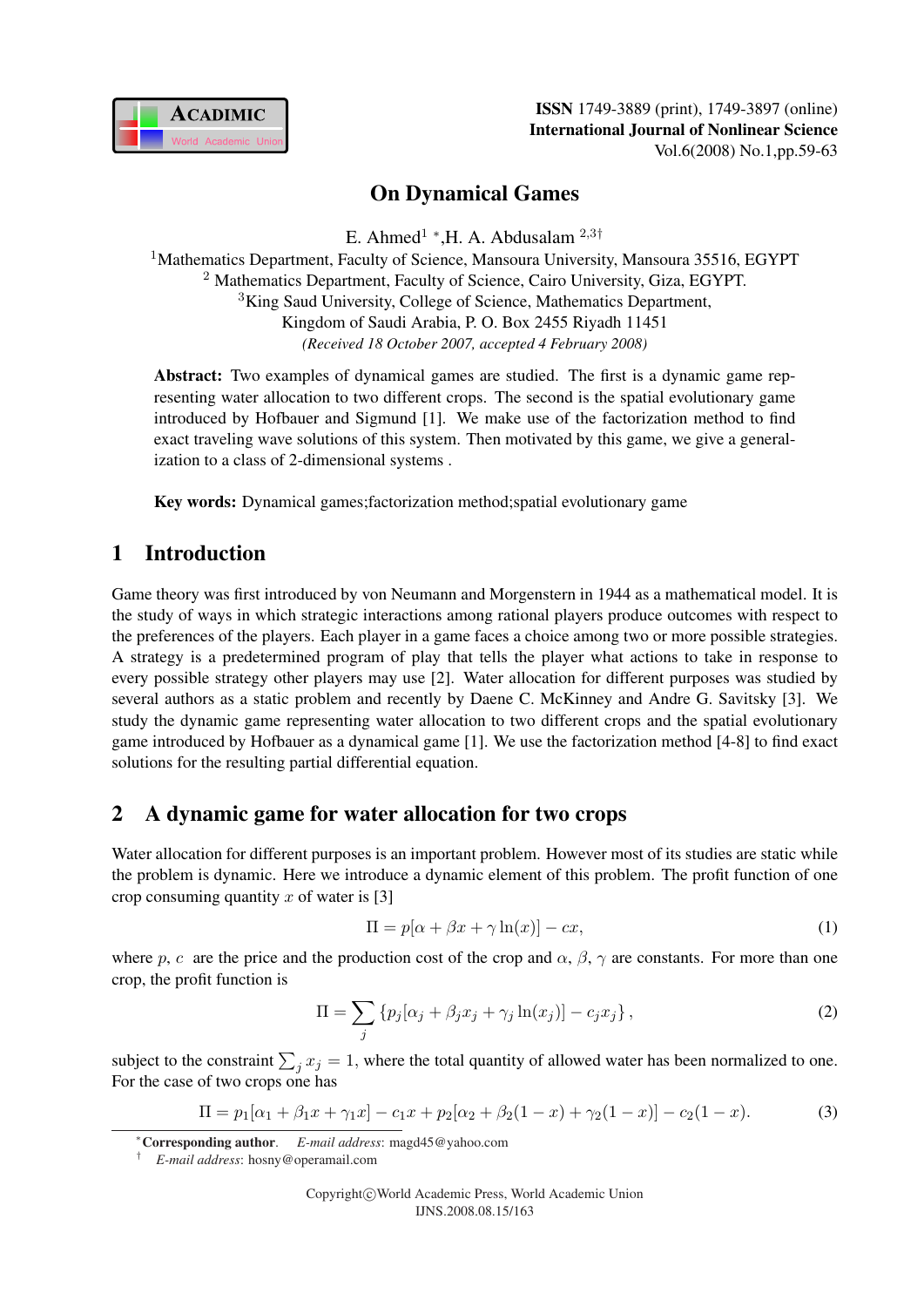The optimal water allocation is obtained by  $\frac{\partial \Pi}{\partial x} = 0$  which gives

$$
x = \frac{-b_1 \pm \sqrt{b_1^2 - 4p_1\gamma_1 a_1}}{2a_1},
$$
\n(4)

$$
a_1 = c_1 - c_2 + p_2 \beta_2 - p_1 \beta_1,\tag{5}
$$

$$
b_1 = -a_1 - p_2 \gamma_2 - p_1 \gamma_1 \tag{6}
$$

provided that the condition

$$
0 < x < 1,\tag{7}
$$

is satisfied. The corresponding dynamical game is given by [9, 10]

$$
x_{t+1} = x_t + a \frac{\partial \Pi}{\partial x_t},
$$

this is called a bounded rationality system and  $a$  is a constant. For the dynamic water allocation problem one gets

$$
x_{t+1} = x_t + a[p_{1t}(\beta_1 + \frac{\gamma_1}{x_t}) - p_{2t}(\beta_2 + \frac{\gamma_2}{1 - x_t}) - (c_1 - c_2)].
$$
\n(8)

The equilibrium solution of the system (6) is given by (4) and the condition (5) guarantees that it is locally asymptotically stable where  $p_1(p_2)$  is the limit of the sequence  $p_{1t}$  ( $p_{2t}$ ) respectively as t increases.

## 3 Spatial games

Spatial games have been proposed by Hofbauer [1]. For a matrix game with two strategies they typically take the form

$$
\frac{\partial u}{\partial t} = \frac{\partial^2 u}{\partial x^2} + u(1 - u)(a + bu),\tag{9}
$$

where  $u$  is the fraction of adopters of the first strategy and  $a$ ,  $b$  are constants. Here we apply a method of factorizing the wave equation corresponding to (7) to get an exact solution.

Using the coordinate transformation  $z = x - \omega t$  (  $\omega$  is the propagation speed) in equation (7) we obtain the following nonlinear ordinary differential equation

$$
u'' + cu' + u(1 - u)(a + bu) = 0,\t(10)
$$

where  $'$  means the derivative with respect to  $z$ . Using operator notation, equation (8) takes the form

$$
[D2 + cD + F(u)] u = 0, \quad F(u) = (1 - u)(a + bu).
$$
 (11)

The factorization of (9) leads to

$$
[D - \varphi_2(u)] [D - \varphi_1(u)] u = 0,
$$
\n(12)

and then

$$
u'' - [\varphi_2 + \varphi_1 + \frac{d\varphi_1}{du}u]u' + \varphi_1\varphi_2 u = 0.
$$
\n(13)

Comparing (11) and (8) we obtain the conditions on  $\varphi_1$  and  $\varphi_2$  as:

$$
-(\varphi_2 + \varphi_1 + \frac{d\varphi_1}{du}u) = \omega, \quad \varphi_1\varphi_2 = F(u). \tag{14}
$$

Now, we choose  $\varphi_1$  and  $\varphi_2$  such that

$$
\varphi_1(u) = \lambda(a + bu), \quad \varphi_2(u) = \frac{1}{\lambda}(1 - u). \tag{15}
$$

Substituting from (13) into the first equation in (12), we obtain

$$
\lambda_{\pm} = \frac{-\omega \pm \sqrt{\omega^2 - 4a}}{2}, \qquad \omega^2 > 4a,\tag{16}
$$

#### *IJNS email for contribution:* editor@nonlinearscience.org.uk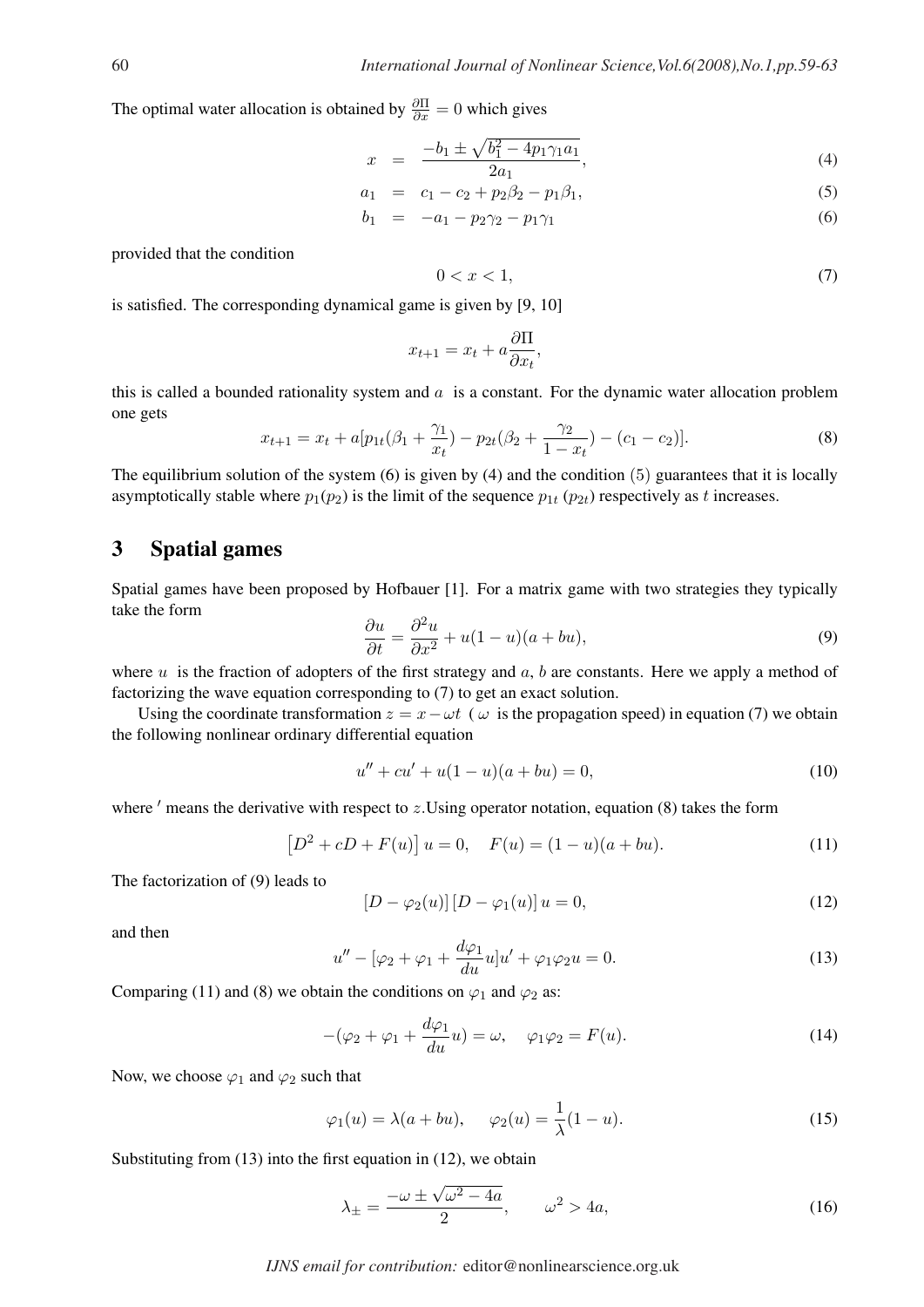and the corresponding first order differential equation is

$$
[D - \lambda_{\pm}(a + bu)] u = 0. \tag{17}
$$

By direct integration of (15), we get

$$
u^{\pm}(z) = \frac{a}{-b + \exp(-\lambda_{\pm}a(z + z_0))},
$$
\n(18)

where  $z_0$  is the integration constant.

One particular solution is obtained from (16) as

$$
u_1(z) = a(-b + \exp[-\lambda_{\pm}a(z - z_0)])^{-1}
$$
 (19)

and equation (15) is transformed to the Riccati equation

$$
u' - \lambda_{\pm}(a + bu)u = 0. \tag{20}
$$

The two-parameter solution is obtained from (17), (18) as [11] :

$$
u_{\mu}(z) = u_1 - \frac{ae^{\lambda \pm a(z-z_0)}(1 - be^{\lambda \pm a(z-z_0)})^{-1}}{1 - \mu(1 - be^{\lambda \pm a(z-z_0)})} . \tag{21}
$$

It is clear from Eq. (21) that when  $|\mu|$  runs from zero to infinity, the solution goes from the trivial solution  $u = 0$  to the particular solution  $u = u_1$ .

Motivated by the above case we introduce a generalization of a class of two dimensional systems using the factorization method. The four possible generalizations are

$$
[D - f1(u)][D - g1(v)]u = 0, [D - f2(u)][D - g2(v)]v = 0,
$$
\n(22)

$$
[D - f1(u)][D - g1(v)]u = 0, [D - g2(v)][D - f2(u)]v = 0,
$$
\n(23)

$$
[D - g_1(v)][D - f_1(u)]u = 0, [D - f_2(u)][D - g_2(v)]v = 0,
$$
\n(24)

$$
[D - g_1(v)][D - f_1(u)]u = 0, [D - g_2(v)][D - f_2(u)]v = 0.
$$
\n(25)

And for example, the  $1^{st}$  and  $3^{rd}$  systems (22), (24) corresponds to the equations

$$
u'' - [g_1(v) + f_1(u)]u' + [-\frac{dg_1}{dv}v' + f_1(u)g_1(v)]u = 0,
$$
\n(26)

$$
v'' - \left[g_2(v) + f_2(u) + v\frac{dg_2}{dv}\right]v' + [f_2(u)g_2(v)]v = 0,
$$
\n(27)

and

$$
u'' - [f_1(u) + (vg_1(v))'] u' + uf_1(u)g_1(v) = 0,
$$
\n(28)

$$
v'' - [f_2(u) + (vg_2(v))'] v' + vf_2(u)g_2(v) = 0.
$$
 (29)

The second system has the solution:

$$
\int \frac{du}{u f_1(u)} = \zeta + c_1, \quad \int \frac{dv}{v g_2(v)} = \zeta + c_2, \quad \int \frac{f_2(u)}{u} du = \int \frac{g_1(v)}{v} dv,
$$
\n(30)

where  $\zeta = x - \omega t$ .

As an example consider the system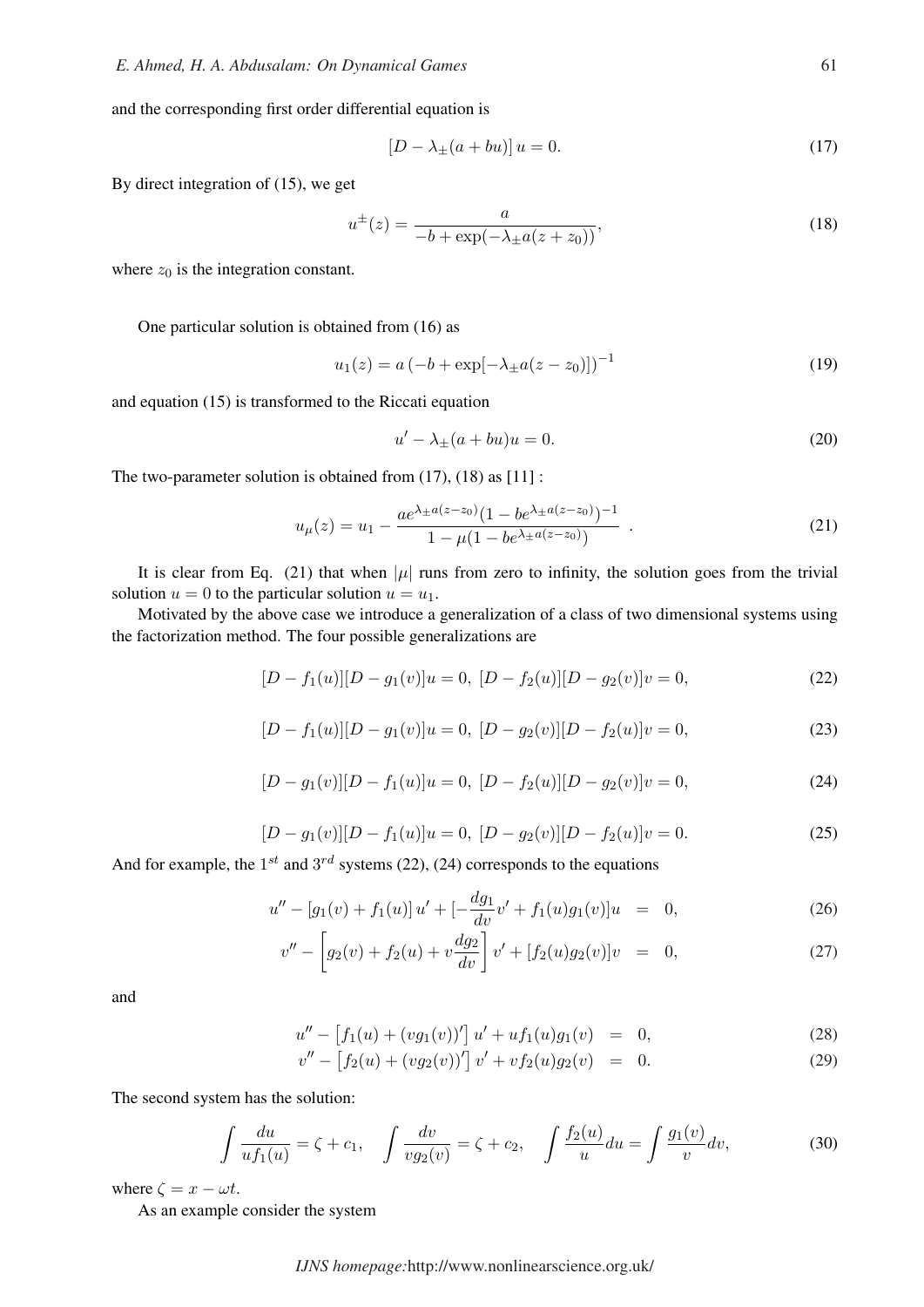$$
u'' - u'(a_1v + b_1 + 1 - 2u) + u(1 - u)(a_1v + b_1) = 0,
$$
  
\n
$$
v'' - v'(a_2u + b_2 + 1 - 2v) + v(1 - v)(a_2u + b_2) = 0,
$$
\n(31)

which corresponds to

$$
g_1(v) = (a_1v + b_1),
$$
  $f_1(u) = (1 - u),$   $f_2(u) = (a_2u + b_2),$   $g_2(v) = (1 - v),$ 

and the particular solution is given as:

$$
u(x,t) = \frac{1}{1 + \exp[A(\omega t - x)]}, \quad v(x,t) = \frac{1}{1 + \exp[B(\omega t - x)]},
$$
\n(32)

where  $a_1$ ,  $b_1$ ,  $a_2$ ,  $b_2$  are constants, admitting the relation

$$
a_2u + b_2 \ln(u) = a_1v + b_1 \ln(v),
$$

and A, B are arbitrary constants.

As another example consider the system

$$
u'' - u'(2 + 3u2 + v) + u(1 + u2)(v + 1) = 0,v'' - v'(2 - u + 3v2) + v(1 + v2)(1 - u) = 0,
$$
\n(33)

which corresponds to

$$
g_1(v) = (v+1),
$$
  $f_1(u) = (1+u^2),$   $f_2(u) = (1-u),$   $g_2(v) = (1+v^2),$ 

and the particular solution takes the form

$$
u(x,t) = \pm \frac{1}{\sqrt{-1 + A \exp 2[(\omega t - x)]}}, \quad v(x,t) = \pm \frac{1}{\sqrt{-1 + B \exp[2(\omega t - x)]}},
$$

where  $A$  and  $B$  are arbitrary constants.

## 4 Conclusions

Dynamical games representing water allocation to two different crops and the spatial evolutionary game introduced by Hofbauer and Sigmund are studied. We used the factorization method to find exact solution for the spatial evolutionary game introduced by Hofbauer and Sigmund and the two parameter solutions have been found. A generalization to a class of two dimensional system has been introduced and applied to a two examples.

### Acknowledgements

The authors would like to thanks the referee for very valuable comments that have considerably improve the paper.

## References

- [1] J. Hofbauer: The Spatially Dominant Equilibrium of a Game. *Annals of Operations Research.* 89:233 (1999)
- [2] J. Hofbauer K. Sigmund: Evolutionary Games and Population Dynamics. *Cambridge Univ. press. U.K.* (1998)